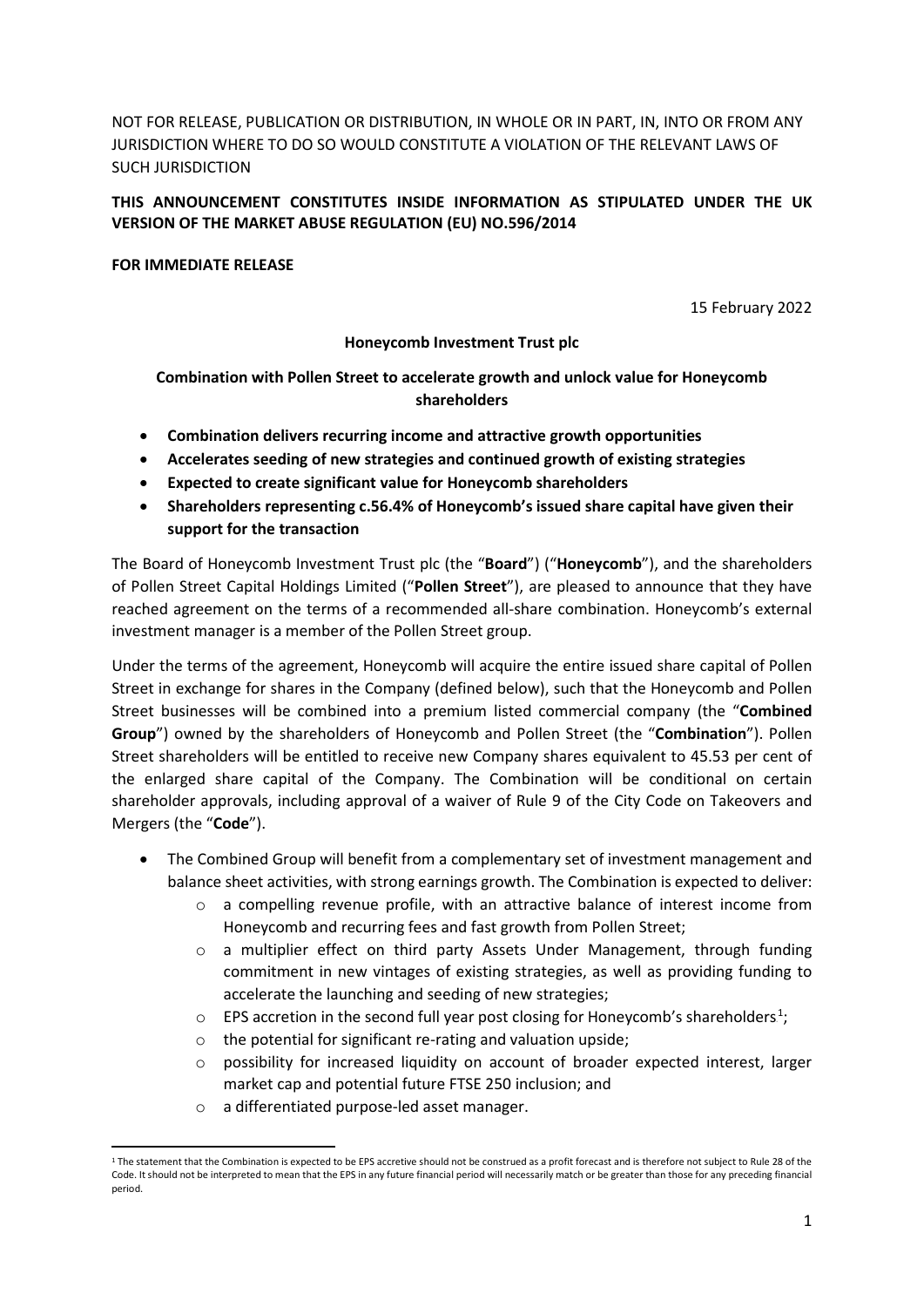- The Combined Group's investment portfolio will continue to invest predominantly in high quality, diversified and low risk asset based direct lending investments, generating stable returns. The investment portfolio profile of the Combined Group is expected to remain in line with the investment profile of Honeycomb on a stand-alone basis.
- It is proposed that the Combined Group will move from being an investment trust to become a commercial company, which the Board believes to be a more appropriate category to support the Combined Group's growth strategy. Accordingly, it is proposed that Honeycomb will transfer its listing category, such that the holding company of the Combined Group will be a premium listed commercial company owned by the shareholders of Honeycomb and Pollen Street, which may be a new holding company or the existing Honeycomb company (the "**Company**"). Further details regarding the proposed structure of the Combined Group will be set out in the prospectus and circular to be published by the Company in due course.
- The Combined Group will be entitled to 25 per cent of the total carried interest entitlement in the most recent flagship private equity and credit funds of Pollen Street, as well as 25 per cent of the total carried interest entitlement in all future funds established by Pollen Street.
- Under the terms of the Combination, holders of Pollen Street shares will be entitled to receive 29,472,663 new Company shares for Pollen Street's entire issued share capital, equivalent to 45.53 per cent<sup>2</sup> of the enlarged share capital of the Company. Based on the closing price of 967.5 pence per Honeycomb share on 14 February 2022 (being the last business day prior to the date of this announcement), the Combination values Pollen Street's entire share capital at approximately £285m.
- Honeycomb has obtained irrevocable undertakings from Quilter Investors Limited ("**Quilter**"), CC Beekeeper Ltd (an investment entity affiliated with Capital Constellation LP and managed by Wafra Inc. ("**CC Beekeeper**")), Phoenix Insurance Limited and a related party (together, "**Phoenix**") and Caledonian Consumer Finance Limited ("**Caledonian**") to vote in favour of the resolutions required to approve and implement the Combination. These irrevocable undertakings represent approximately 47.4 per cent of Honeycomb's issued share capital as at 14 February 2022. Irrevocable undertakings have also been obtained from various Pollen Street Partners (defined below), and certain persons closely associated with the Pollen Street Partners, in respect of the Honeycomb shares that each of them currently own, and each director of Honeycomb who holds Honeycomb shares, to vote in favour of the resolutions required to approve and implement the Combination. Together with the irrevocable undertakings given by Quilter, CC Beekeeper, Phoenix and Caledonian, these irrevocable undertakings represent approximately 50.4 per cent of Honeycomb's issued share capital as at 14 February 2022 (being the last business day prior to this announcement).
- M&G Investment Management Ltd ("**M&G**") has provided a letter of intent to vote in favour of the resolutions required to approve and implement the Combination in respect of its 2,121,577 Honeycomb shares, for which it is able to exercise all rights, representing, in aggregate, approximately 6.0 per cent of Honeycomb's issued share capital on 14 February

<sup>&</sup>lt;sup>2</sup> The relative ownership in the Company was calculated based on a Honeycomb valuation in line with its Net Asset Value (ex income) of £358.9m as of 31 November 2021.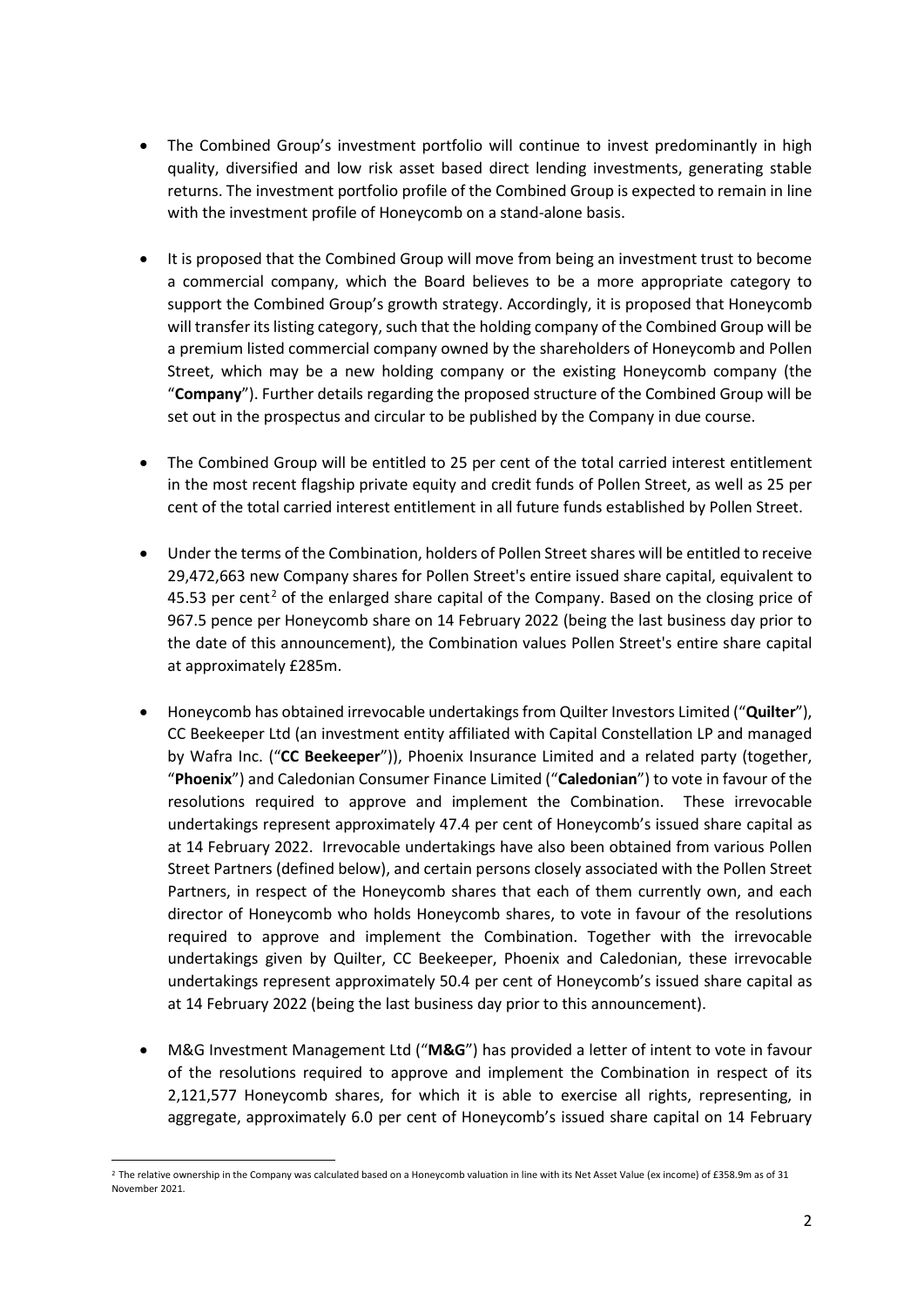2022 (being the last business day prior to this announcement). Honeycomb has therefore received irrevocable undertakings and a letter of intent in respect of a total of 19,894,575 Honeycomb shares, representing approximately 56.4 per cent of Honeycomb's issued share capital on 14 February 2022 (being the last business day prior to this announcement).

• Subject to the receipt of regulatory clearances and approval by Honeycomb shareholders, the Combination is expected to close in Q2 2022.

# **Commenting on the Combination, Robert Sharpe, the Chairman of Honeycomb, said:**

"I am delighted that we have reached an agreement to combine Honeycomb and Pollen Street. The combination has a compelling strategic rationale, which will deliver strong operational and financial benefits, and generate future growth opportunities. This, alongside an attractive entry valuation, create potential for significant re-rating and valuation upside. The shares will also become more appealing and accessible for a wider range of investors. The clear strategic and financial logic of the transaction is evidenced by the significant shareholder support we have already received."

## **Commenting on the Combination, Lindsey McMurray, the Managing Partner of Pollen Street, said:**

"Since inception in 2013, Pollen Street has built deep capability across the financial and business services sector aligned with the mega-trends that are shaping the future of the industry as well as building a high-quality institutional infrastructure and an eco-system of expertise and knowledge through its Hub. The transaction represents an exciting opportunity to build upon our strong foundations and further develop the institutional platform of Pollen Street as well as provide capital to support the development of our strategy to build a purpose-led asset management firm. The Combined Group is well placed to capitalise on the structural changes in the financial services industry and projected growth in alternative asset management to deliver value for all stakeholders."

## **Compelling strategic rationale**

The Board of Honeycomb believes that the Combination offers Honeycomb shareholders the opportunity to benefit from a compelling combination with a fast growing and high performing private capital investment manager. The Pollen Street group has acted as Honeycomb's investment manager for over six years, and has delivered consistently strong total returns for Honeycomb's shareholders during this period. The Combination will further align the interests of Honeycomb and the Pollen Street group, with Pollen Street's current management team and investors becoming supportive shareholders in the combined business.

## Pollen Street is well positioned to benefit from structural growth and industry tailwinds

Global alternative asset management AUM have grown at approximately 11 per cent CAGR from 2011 to 2021<sup>3</sup>, and are expected to grow at approximately 12 per cent CAGR from 2021 to 2026 (according to Preqin Ltd). Private equity and private debt are expected to outperform the average market growth, with 16 per cent and 17 per cent AUM CAGRs anticipated from 2021 to 2026 respectively (according to Preqin Ltd).

Pollen Street is a multi-asset and multi-strategy asset manager with flagship private equity and credit strategies (and approximately £3.0bn AUM as of 31 December 2021). The founding partners have been working together for over 16 years, and the team consists of more than 70 employees (including

 <sup>3</sup> 2021 figure is annualised by Preqin Ltd. based on data to March 2021.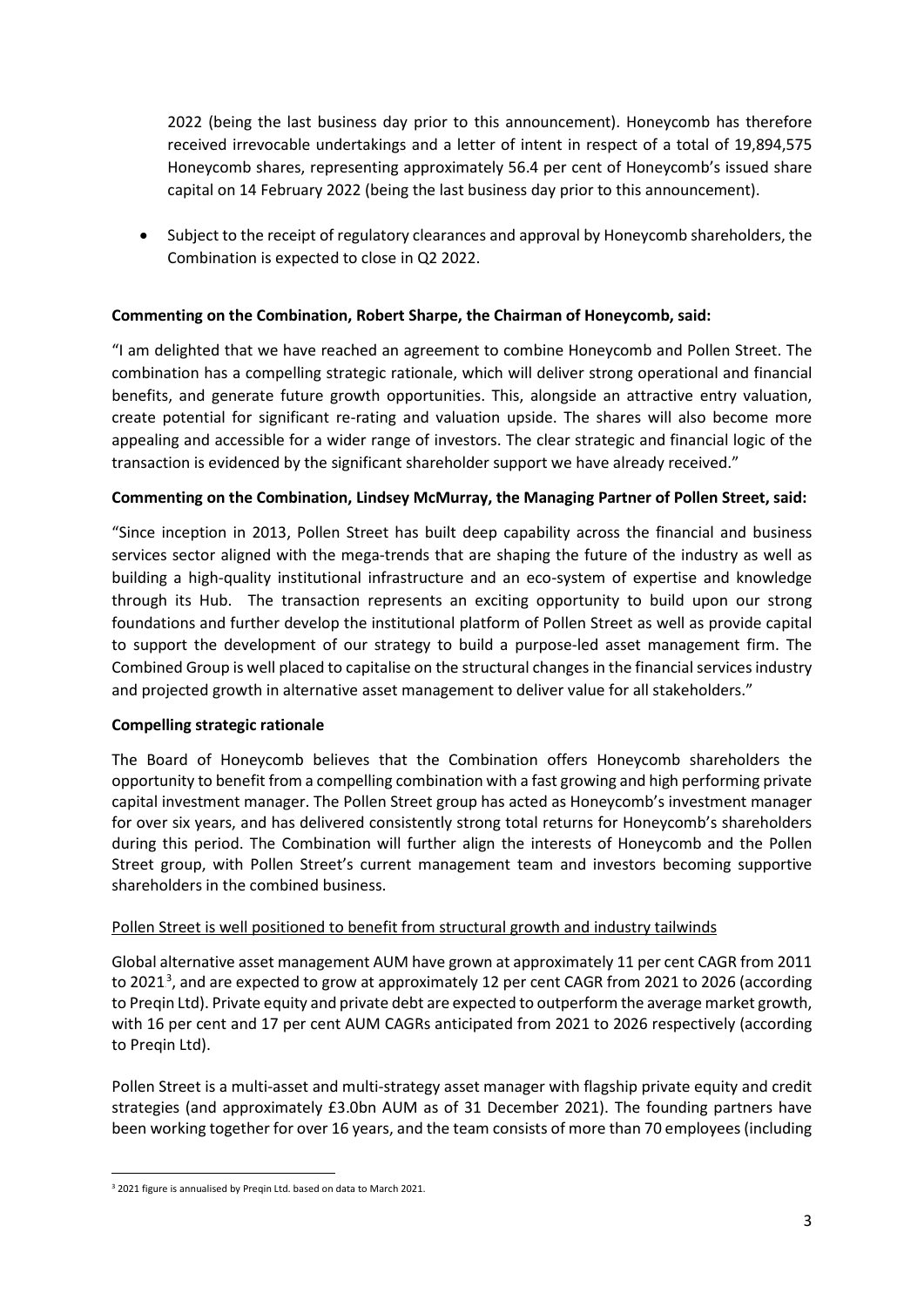over 30 investment professionals). The business has been growing rapidly, with AUM increasing by approximately 50 per cent in 2021.

Pollen Street is dedicated to making investments aligned with financial and business services mega trends globally, with a focus on investing in sectors that are enjoying strong growth and structural change. Pollen Street's industry expertise and extensive network drive proprietary deal sourcing and bespoke structuring, which have resulted in attractive returns.

Against this backdrop, Pollen Street established a strong and growing investor base of leading institutional investors across its funds. Pollen Street's fundraising for both its private equity strategies and credit strategies has been driven by both attracting new investors and high investor retention from previous fund vintages.

#### Pollen Street has a proven track record of strong returns at low risk

Pollen Street's private equity strategy focuses on buy-outs of middle-market companies headquartered in Europe, driving revenue-led growth through a combination of structural market growth drivers and active management. Pollen Street has delivered strong returns with an average 28 per cent gross internal rate of return ("**IRR**") and 2.8x gross multiple on invested capital ("**MOIC**") in Fund I/II and 26 per cent gross IRR and 2.2x gross MOIC in Fund III. The IRR and MOIC figures are based on financial and business services only, up to Q3 2021.

Pollen Street's credit strategy focuses on providing asset based direct lending to middle market businesses in Europe and the US secured on diverse portfolios of financial and real assets. The strategy is supported by the large and fragmented market which is currently underserved by the banking industry, capital markets and more generalist credit funds creating a favourable investing environment. Pollen Street has invested approximately £2.8bn across 90 deals since 2016, and delivered in excess of 10 per cent gross IRRs from typically senior secured exposures.

## Values-based organization with a strong sense of purpose

Pollen Street is a values-based organization, with a strong sense of purpose, aiming to deliver sustainably strong returns for investors in a fast changing environment. It is focused on attracting and retaining top talent, fully aware that the financial services industry has a critical role to play in accelerating the Environmental, Social and Governance ("**ESG**") agenda. Pollen Street was awarded the "Best Responsible Alternative Investment Team UK 2021" by Capital Finance International magazine, in recognition of its strong track record in ESG activities.

## High growth and operating leverage

Pollen Street has delivered strong AUM growth historically, reaching approximately £3.0bn AUM as of 31 December 2021. Pollen Street's core strategies provide a clear route for increasing its AUM, and it expects to reach approximately £4bn-£5bn AUM over the next 2-3 years based on existing products, new vintages of existing funds and new funds for which it is already fundraising or in discussion with investors. This growth is expected to be further accelerated by the strategic use of Honeycomb's balance sheet.

Pollen Street is also well positioned for expansion into other adjacent strategies that would further accelerate its growth, having already established a strong team, track record and sourcing capability through its flagship funds.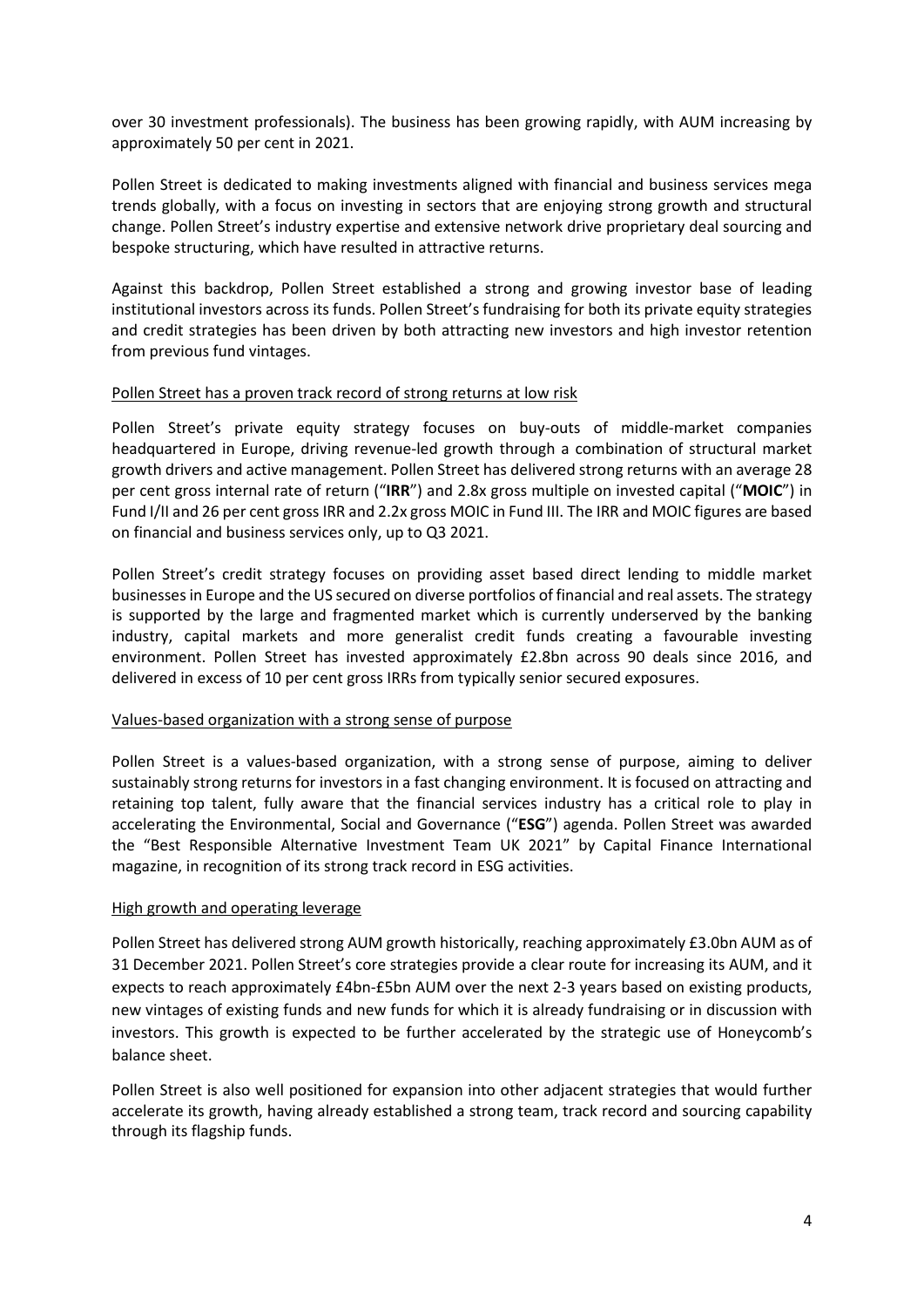The combination of significant AUM expansion, high visibility on income streams, and a strong operating platform, is expected to result in attractive operating leverage and significant growth in profitability for Pollen Street's investment management business.

# Acceleration in growth

The Combined Group will benefit from a complementary set of investment management and balance sheet activities, with strong earnings growth. A combination of Honeycomb and Pollen Street is expected to have a multiplier effect on Pollen Street's third party AUM, through funding Pollen Street's commitment in larger vintages of existing strategies, as well as providing funding to accelerate the launching and seeding of new strategies.

The Combined Group's investment portfolio will continue to invest predominantly in high quality, diversified and low risk asset based direct lending investments, generating stable returns. It is expected that non-credit investments will be a maximum of 10 per cent of the investment portfolio AUM and will increase steadily towards this percentage over the next 3 to 5 years. The investment profile of the Combined Group is expected to remain in line with the investment profile of Honeycomb on a stand-alone basis.

# **Financial Impact of the Combination**

# Pollen Street FY21 Financials and Carry Arrangements

The Board conducted extensive due diligence, and believes that the Combination will generate substantial value for Honeycomb shareholders, both because of the attractive valuation of the Pollen Street business, and because of the profile of the Combined Group going forward. In particular the Combined Group will have:

- A balance of recurring fee income and interest income that delivers an attractive and growing revenue profile; and
- Exciting potential to accelerate high quality growth as Honeycomb's capital can be deployed to unlock a multiplier effect on capital raising and, in doing so, accelerate the growth of new strategies, while continuing to invest the balance sheet predominantly in high quality, diversified and low risk asset-based direct lending investments with a similar returns profile to what Honeycomb currently invests in today

Pursuant to the Combination, the Combined Group will receive 25 per cent of the total carried interest from the most recent flagship PE and credit fund vintage, as well as 25 per cent of the total carried interest entitlement in all future funds established by members of the Pollen Street group.

During the year ended 31 December 2021, carried interest from funds established by the Pollen Street group primarily arose in a prior vintage private equity fund, PSC Private Equity III ("**PSC III**"). Although carried interest from the PSC III fund is not included in the transaction perimeter, it is considered illustrative of the financial impact of the carried interest entitlement being acquired as part of the transaction, and 25 per cent of this carried interest in FY21 was approximately £6.5m.<sup>4</sup>.

If the Pollen Street group had been entitled to this share of carried interest in FY21 in respect of PSC III, and if it had been added to Pollen Street's total revenue and Adjusted EBITDA in FY21, Pollen

 <sup>4</sup> Carried interest would be recognised according to International Financial Reporting Standard 15 (revenue from Contracts with Customers, or "IFRS 15") and only to the extent it is highly probable that there would not be a significant reversal of accumulated revenue recognised on the completion of the fund. This estimate is unaudited and based on the unrealised investment valuations for the fund being treated with a substantial valuation discount of between 30 and 50 per cent, depending on the expected remaining holding period and other factors that might influence the valuation.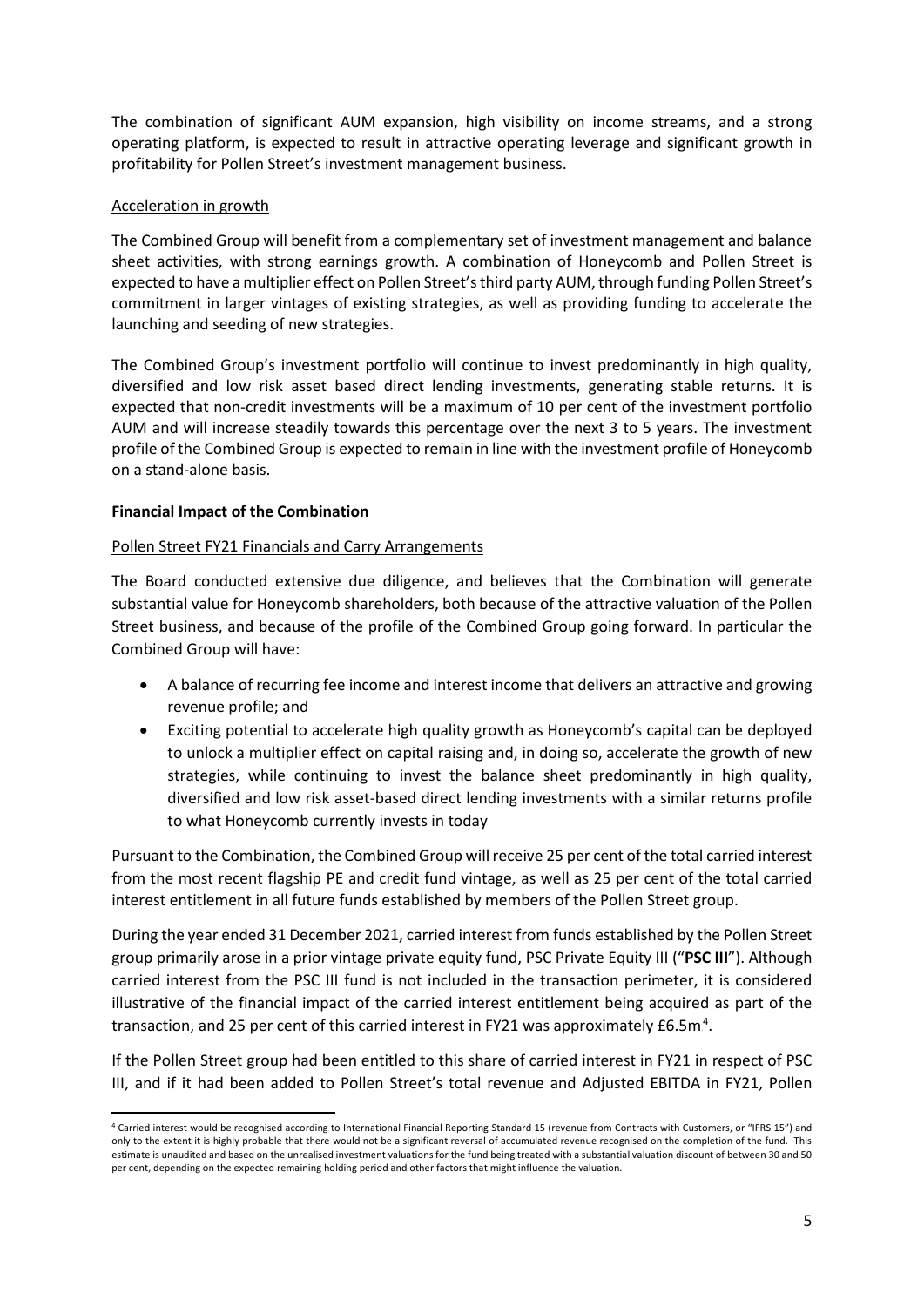Street's illustrative total revenue and illustrative Adjusted EBITDA in FY21 would have increased by £6.5m, such they would have been approximately £40.4m and £13.5m respectively.<sup>5</sup>

## Guidance for the Combined Group

The Combined Group is expected to deliver:

- £4-5bn medium term AUM (c.2-3 years)<sup>6</sup>
- Between c.1.25 per cent and c.1.50 per cent stable average management fee on average AUM over the long term
- Carry and performance fees representing c.15 per cent to c.25 per cent of total fund management revenue<sup>7</sup> on average over the long term
- Long term fund management Adjusted EBITDA margin in excess of 50 per cent
- Investment returns of c.8 per cent long term target return on net investment assets ${}^{8}$
- Dividend for Combined Group expected to be £30m for 2022 (assuming transaction completing in Q2 2022) and £32m for 2023, with the aim of growing the dividend progressively over time (no lower than £33m in 2024); 50% of Consideration Shares payable to Pollen Street shareholders not eligible for dividends until 2024.<sup>9</sup>
- The Combined Group may borrow (either directly or indirectly), up to a maximum of 100% of tangible net asset value in aggregate and targets net borrowings in the range of 50 per cent to 75 per cent of tangible net asset value

# **Key terms of the Combination**

The Company will issue 29,472,663 new shares (the "**Consideration Shares**") for the entire issued share capital of Pollen Street. The Consideration Shares value the entire issued share capital of Pollen Street at c. £285m based on the closing price of 967.5 pence per Honeycomb share on 14 February 2022 (being the last business day prior to the date of this announcement) and are expected to result in Pollen Street shareholders receiving new shares that are equivalent to approximately 45.53 per cent of enlarged share capital in the Combined Group.

The Combination with Pollen Street is a Class 1 transaction and a related party transaction for Honeycomb under the Listing Rules of the Financial Conduct Authority ("**FCA**"), and requires the approval of Honeycomb's shareholders.

Honeycomb may decide to insert a new holding company incorporated in Guernsey on top of the existing Honeycomb company by means of a court-sanctioned scheme of arrangement under Part 26 of the Companies Act prior to the implementation of the Combination, in which case the Consideration Shares will comprise shares of the new holding company (as the Company). Further details regarding the proposed structure of the Combined Group will be set out in the prospectus and circular to be published by the Company in due course.

The Combination is conditional on customary closing conditions. Although the Combination is not a Code transaction, it will (as described below) require approval of a Rule 9 Waiver for Code purposes by the independent shareholders of Honeycomb. The Panel on Takeovers and Mergers (the "**Panel**")

 <sup>5</sup> Illustrative Total Revenue and Illustrative Adjusted EBITDA have been adjusted to include carried interest that would have been recognised from PSC III in line with footnote 6. Adjusted EBITDA is the profit according to IFRS reporting stands before interest, tax, depreciation and amortisation, adjusted to exclude exceptional items and start-up costs of the US business. Adjusted EBITDA includes the full costs of the office leases despite these costs being reported as depreciation of a right-of-use asset and financing costs under IFRS 16.

<sup>6</sup> AUM calculated as investor commitments for active PE funds, invested cost for other PE funds, total assets for Honeycomb and deployed/committed capital on investments for private credit funds.

<sup>7</sup> Fund Management Revenue calculated as the sum of management fees and carry and performance fees.

<sup>8</sup> Investment assets on balance sheet, net of debt.

<sup>9</sup> Dividends may be paid from increased leverage and/or distributable reserves, and not necessarily out of profits.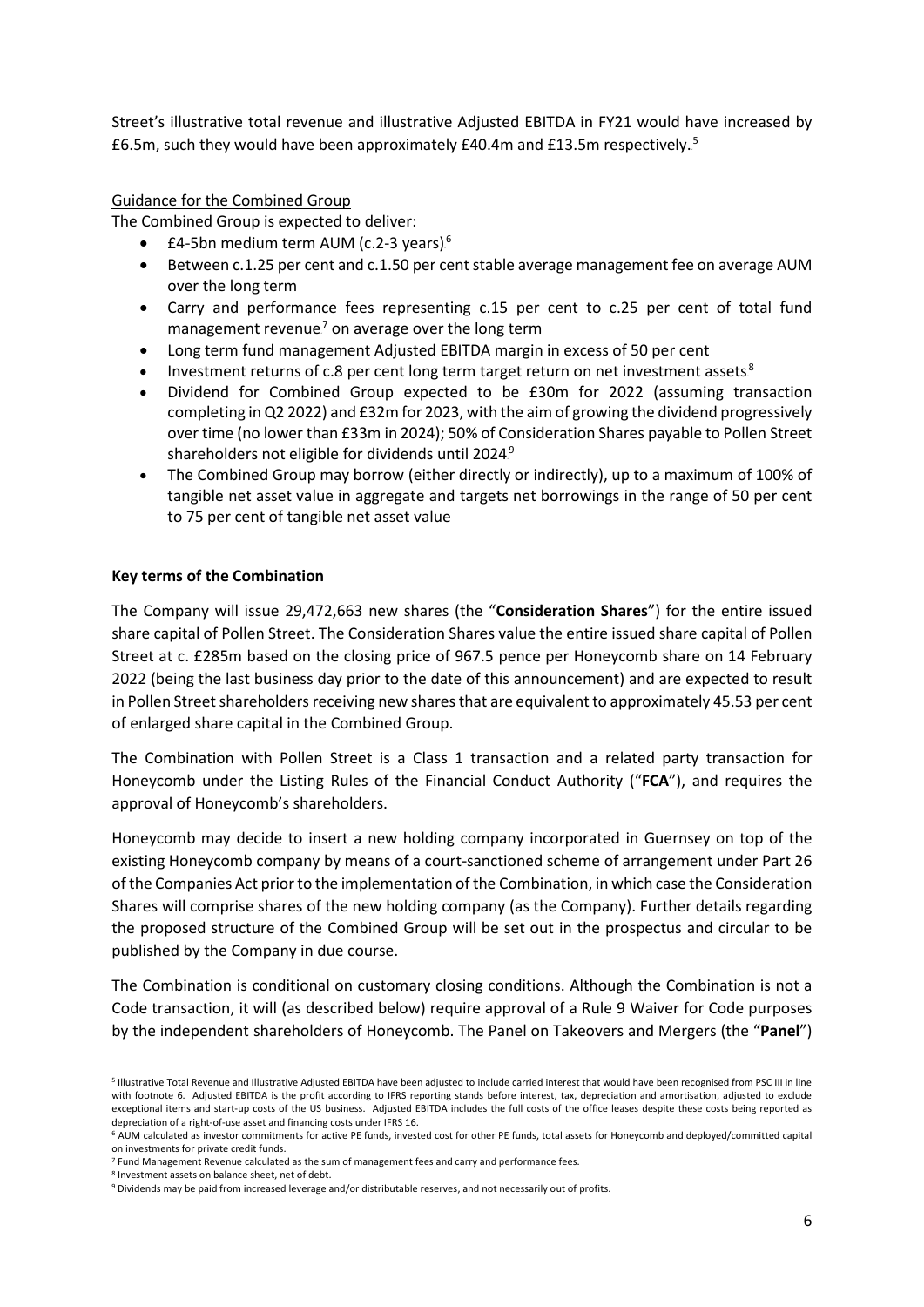has agreed that certain commitments can be given by Honeycomb under the share purchase agreement (the "**SPA**") that would constitute offer-related undertakings under the Code, provided that those undertakings will be suspended during an offer period triggered by a third party making a takeover offer for Honeycomb.

# **Recommendation**

The Board intends to recommend unanimously that Honeycomb shareholders vote in favour of all shareholder resolutions required to implement the Combination as the Honeycomb directors intend to do in respect of their own beneficial holdings of Honeycomb shares.

The Board has received financial advice from BofA Securities and advice from Cenkos in its capacity as Sponsor in relation to the Combination. In providing their advice to the Board, each of BofA Securities and Cenkos have relied upon the commercial assessment of the Board. Slaughter and May is acting as legal adviser to the Company in connection with the Combination.

# **Governance**

Following completion, it is expected that the Combined Group will be chaired by Robert Sharpe and will be led by Lindsey McMurray as Chief Executive Officer. It is expected that the Combined Group's board will be comprised of the four current Honeycomb board members, Lindsey McMurray, Julian Dale and one further independent non-executive director. The final composition of the Combined Group board (and the Combined Group board committee structure) will be determined in line with the UK Corporate Governance Code.

# **Waiver of mandatory offer requirement**

As a result of the Combination, it is expected that Lindsey McMurray, James Scott, Michael England, Matthew Potter, Howard Garland and Ian Gascoigne (the "**Pollen Street Partners**") and certain senior managers of Pollen Street (together with persons presumed to be acting in concert with them) will acquire, in aggregate, more than 30 per cent of the shares and voting rights in the Company. Under Rule 9 of the Code, a person who (together with persons acting in concert with that person) acquires an interest in shares that, taken together with shares in which they are already interested, carry 30 per cent or more of the voting rights of a company, must normally make an offer under Rule 9 of the Code for all the remaining shares in the company. Accordingly, the Combination will be conditional on the Panel waiving the requirement for Pollen Street and certain senior managers of Pollen Street (together with persons acting in concert with them) to make an offer for the Company under Rule 9 of the Code. It is expected that the Panel would waive the requirement only if, among other things, independent Honeycomb shareholders pass a customary resolution to that effect (the "**Rule 9 Waiver**" and the "**Rule 9 Waiver Resolution**").

# **Related party transaction**

Under LR 11.1.5(3)R, a related party transaction is a transaction or arrangement (other than a transaction in the ordinary course of business) between a listed company and any other person that may benefit a related party. Under LR 15.5.4 the investment manager and any member of the investment manager's group are considered related parties. The Combination is expected to constitute a related party transaction under the Listing Rules.

As a consequence of the Combination constituting a related party transaction, Honeycomb is required to send a circular to shareholders and obtain the approval of its shareholders for the transaction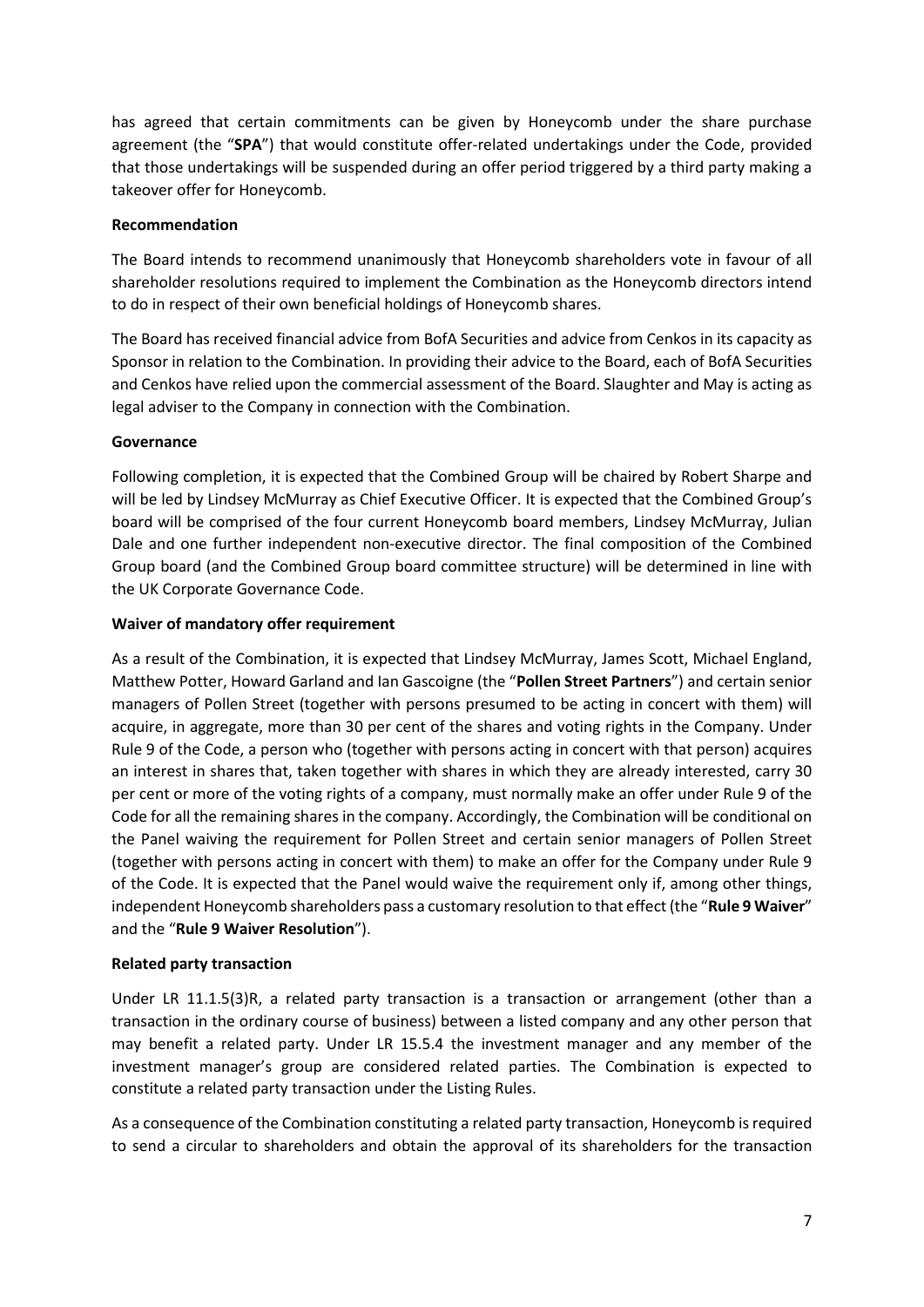before it is completed. Further details regarding the related party transactions will be included in the circular.

#### **Irrevocable undertakings and letter of intent**

Honeycomb has obtained irrevocable undertakings from Quilter, CC Beekeeper, Phoenix and Caledonian to vote in favour of the resolutions required to approve and implement the Combination. These irrevocable undertakings represent approximately 47.4 per cent of Honeycomb's issued share capital as at 14 February 2022 (being the last business day prior to the date of this announcement). The Honeycomb shares represented by these irrevocable undertakings are as follows:

| <b>Shares</b> |
|---------------|
| 9,988,000     |
| 4,012,006     |
| 2,498,722     |
| 215,000       |
| 16,713,728    |
|               |

The Quilter, CC Beekeeper, Phoenix and Caledonian irrevocable undertakings will remain binding if a competing proposal is made to Honeycomb, but will cease to be binding if Honeycomb announces that it does not intend to proceed with the Combination and on completion of the Combination. The Quilter, CC Beekeeper and Caledonian irrevocable undertakings will also cease to be binding if the Combination has not been completed by close of business on 31 July 2022. CC Beekeeper will not vote on: (i) any resolution relating to its status as a related party of Honeycomb by virtue of its being a substantial shareholder of Honeycomb and the fact that it is affiliated with CC Hive LP (an investment entity affiliated with Constellation Generation III LP and Capital Constellation LP and managed by Wafra Inc. ("**CC Hive**")) which will receive Consideration Shares on completion; or (ii) resolutions relating to the Rule 9 Waiver Resolution at the general meeting. The irrevocable undertakings include flexibility for Honeycomb to pursue an equity raise of up to £100m as part of, or in connection with, the Combination. As at the date of this announcement, Honeycomb has no intention of pursuing such an equity raise. Honeycomb will, however, continue to monitor market conditions and its funding requirements to determine whether the pursuit of such an equity raise may, in future, be desirable (whether in the context of the Combination or in the pursuit of its investment policy more generally).

Irrevocable undertakings have also been obtained from various Pollen Street Partners, and certain persons closely associated with the Pollen Street Partners, in respect of their Honeycomb shares and each director of Honeycomb who holds Honeycomb shares, to vote in favour of each resolution required to approve and implement the Combination. Together with the irrevocable undertakings given by Quilter, CC Beekeeper, Phoenix and Caledonian, these irrevocable undertakings represent approximately 50.4 per cent of Honeycomb's issued share capital as at 14 February 2022 (being the last business day prior to this announcement).

| <b>Shareholder</b>    | <b>Shares</b> |
|-----------------------|---------------|
| Lindsey McMurray      | 612,294       |
| <b>Matthew Potter</b> | 139,558       |
| James Scott           | 113,235       |
| Michael England       | 72,941        |
| lan Gascoigne         | 68,529        |
| <b>Howard Garland</b> | 50,000        |
| Joanne Lake           | 2,713         |
| Total                 | 1,059,270     |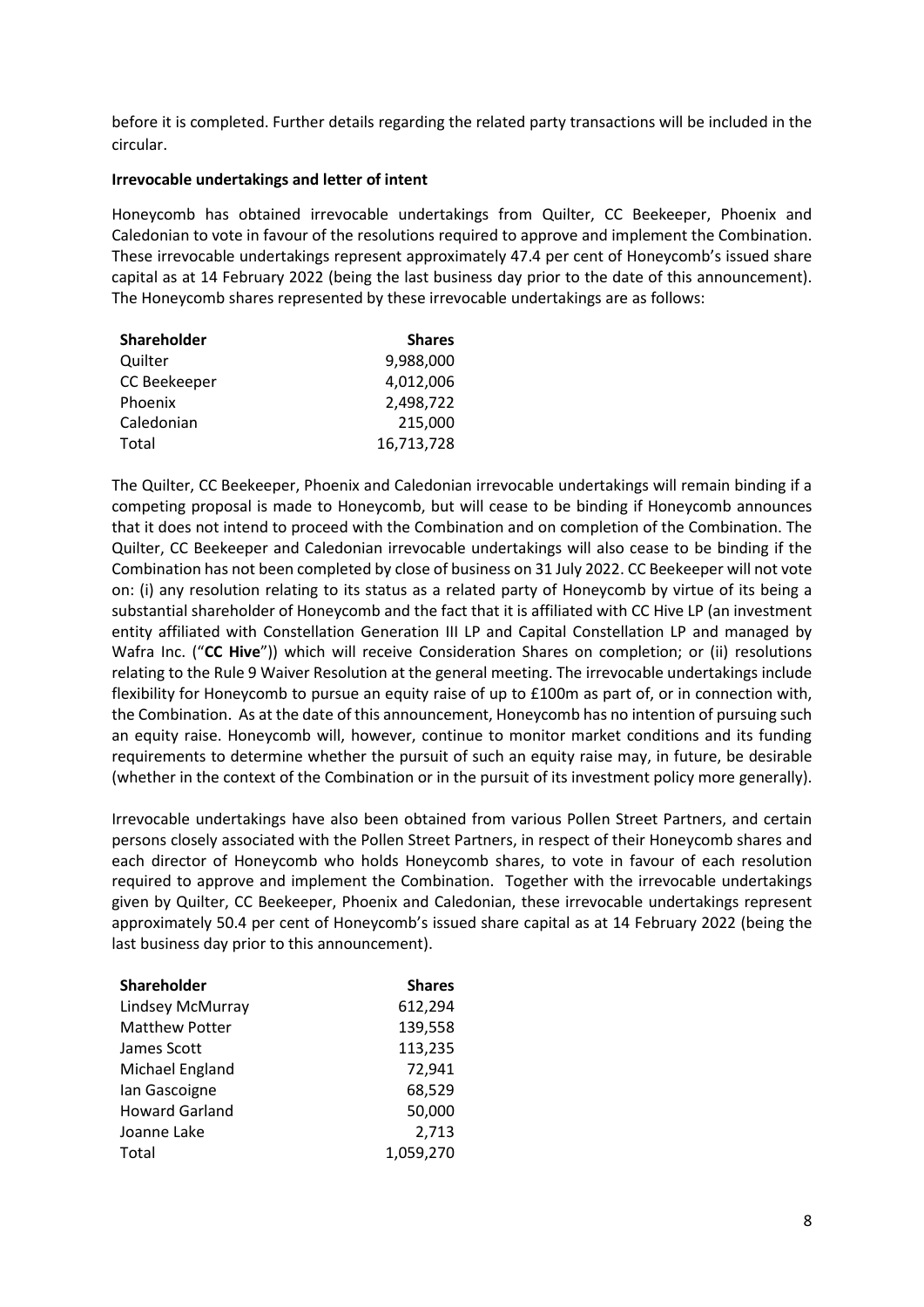These irrevocable undertakings will also remain binding if a competing proposal is made to Honeycomb, but will cease to be binding if Honeycomb announces that it does not intend to proceed with the Combination, on completion of the Combination, or if the Combination has not completed by close of business on 31 October 2022.

M&G has provided a letter of intent to vote in favour of the resolutions required to approve and implement the Combination in respect of its 2,121,577 Honeycomb shares, for which it is able to exercise all rights, representing, in aggregate, approximately 6.0 per cent of Honeycomb's issued share capital on 14 February 2022 (being the last business day prior to this announcement).

Honeycomb has therefore received irrevocable undertakings and a letter of intent in respect of a total of 19,894,575 Honeycomb shares, representing approximately 56.4 per cent of Honeycomb's issued share capital on 14 February 2022 (being the last business day prior to this announcement).

# **Change of listing category**

Honeycomb is currently listed as a premium listed closed-ended investment fund under Chapter 15 of the Listing Rules. If a new holding company is not inserted above Honeycomb as part of the Combination, Honeycomb proposes to transfer its listing category to a premium listed commercial company under Chapter 6 of the Listing Rules (the "**Transfer**"). If a new holding company is inserted above Honeycomb as part of the Combination, the Board proposes that this new holding company will be admitted as a premium listed commercial company under Chapter 6 of the Listing Rules (the "**New Listing**") (the "Transfer" and the "New Listing" together being the "**Change of Listing Category**"). In either case, it is anticipated that the Company will cease to qualify as an investment trust for tax purposes, as a result of which the Company will lose its ability to designate dividend distributions as interest distributions which are deductible for the Company for tax purposes and taxed as interest in the hands of recipients.

The Board expects the classification of Honeycomb as a general commercial company to be more appropriate than classification as a closed-ended investment fund following the Combination. In addition, the Board believes that the Change of Listing Category will further enhance the Combined Group's profile, extend the Combined Group's shareholder base to a wider group of institutional investors, assist in the recruitment, retention and incentivisation of all employees and support the Combined Group's growth strategy.

## **Relationship agreement**

The Company will enter into customary relationship agreements to the extent necessary to ensure that it will operate as an independent business in accordance with the Listing Rules.

## **Lock-up agreements**

The Pollen Street Partners, certain senior managers of Pollen Street, and CC Hive LP will enter into lock-up agreements at completion of the Combination in respect of the shares that they will receive in the Company at the completion of the Combination (the "**Pollen Street Partners Lock-Up Agreement**", the "**Management Lock-up Agreement**" and the "**CC Hive Lock-Up Agreement**", together the "**Lock-Up Agreements**").

The Pollen Street Partners Lock-Up Agreement and the Management Lock-Up Agreement will be conditional upon completion of the Combination, and will restrict the Pollen Street Partners and certain senior managers of Pollen Street from disposing of any Consideration Shares for a period of 60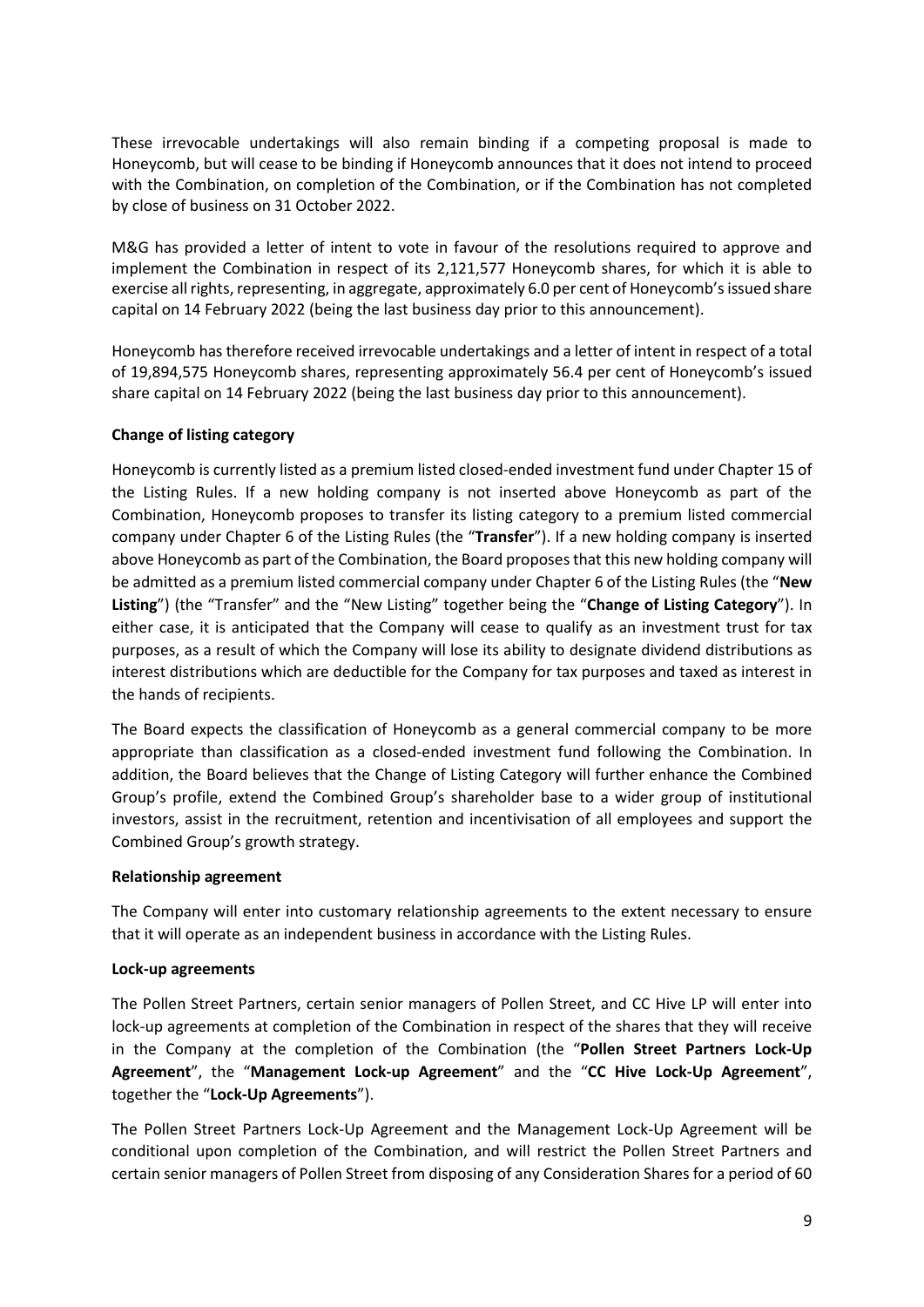months following completion, subject to the following exceptions (in addition to other customary exceptions, as outlined below): (i) with effect from completion, 25% of the Consideration Shares (excluding those Consideration Shares to which the dividend waiver will apply) will be available to be sold; (ii) with effect from 24 months following completion, a cumulative 43.75% of the Consideration Shares will be available to be sold; (iii) with effect from 36 months following completion, a cumulative 62.5% of the Consideration Shares will be available to be sold; and (iv) with effect from 48 months following completion, a cumulative 81.25% of the Consideration Shares will be available to be sold.

Pursuant to the Pollen Street Partners Lock-Up Agreement and the Management Lock-Up Agreement, the Pollen Street Partners and certain senior managers of Pollen Street will undertake (for a period of 12 months following the end of the lock-up period) to consult with, and take into account the reasonable views of, the board of the Combined Group (excluding Lindsey McMurray and Julian Dale) before disposing of any Consideration Shares in order to maintain an orderly market for the shares in the Combined Group. Furthermore, the Pollen Street Partners and certain senior managers of Pollen Street will undertake (for a period of 12 months following the end of the lock-up period) not to dispose of any Consideration Shares carrying more than 5 per cent of the voting rights conferred by the shares in any consecutive period of six months on the day following the end of the lock-up period, without the consent of the board of the Combined Group (excluding Lindsey McMurray and Julian Dale).

The CC Hive Lock-Up Agreement will be conditional upon completion of the Combination, and it will restrict CC Hive from disposing of Consideration Shares for a period of 6 months following completion.

Pursuant to the Lock-Up Agreements, the Pollen Street Partners, certain senior managers of Pollen Street, and CC Hive, will be permitted to dispose of their shares in the Company with the consent of the board of the Combined Group (excluding, in the case of the Pollen Street Partners and senior managers of Pollen Street, Lindsey McMurray and Julian Dale), or in accordance with certain customary exceptions, including, but not limited to, disposals required by law, court order or regulation. Disposals by the Pollen Street Partners and senior managers of Pollen Street are also permitted to fund amounts payable to the Company under the SPA or in respect of tax arising from the Combination, which amounts are not expected to be material in the context of their respective Consideration Shares.

# **Dividend and dividend policy.<sup>10</sup>**

The Combined Group is expected to enjoy a complementary set of investment management and balance sheet activities that will generate a strong earnings profile and the ability to support an attractive and growing dividend. The dividend payable to shareholders of the Combined Group is expected to be £30m in respect of 2022 (assuming transaction completing in Q2 2022) and £32m in respect of 2023. The Combined Group aims to grow its dividend progressively after 2023, reflecting the strong earnings trajectory of the combined business, with a dividend no lower than £33m in 2024.

Pursuant to the SPA, the Pollen Street Partners, certain senior managers of Pollen Street and CC Hive have agreed to waive ordinary dividends payable to them in both 2022 and 2023 on 50.0% of the shares that will be issued to them in the Combined Group as a result of the Combination. As a result of this dividend waiver by the Pollen Street Partners, certain senior managers of Pollen Street and CC Hive, it is anticipated that the dividend per share paid on all shares in the Combined Group that are not subject to this dividend waiver be 63 pence and 64 pence in 2022 and 2023 respectively, with a 6.5% and 6.6% dividend yield on such shares in 2022 and 2023 respectively, based on the Honeycomb

<sup>&</sup>lt;sup>10</sup> Dividends may be paid from increased leverage and/or distributable reserves, and not necessarily out of profits.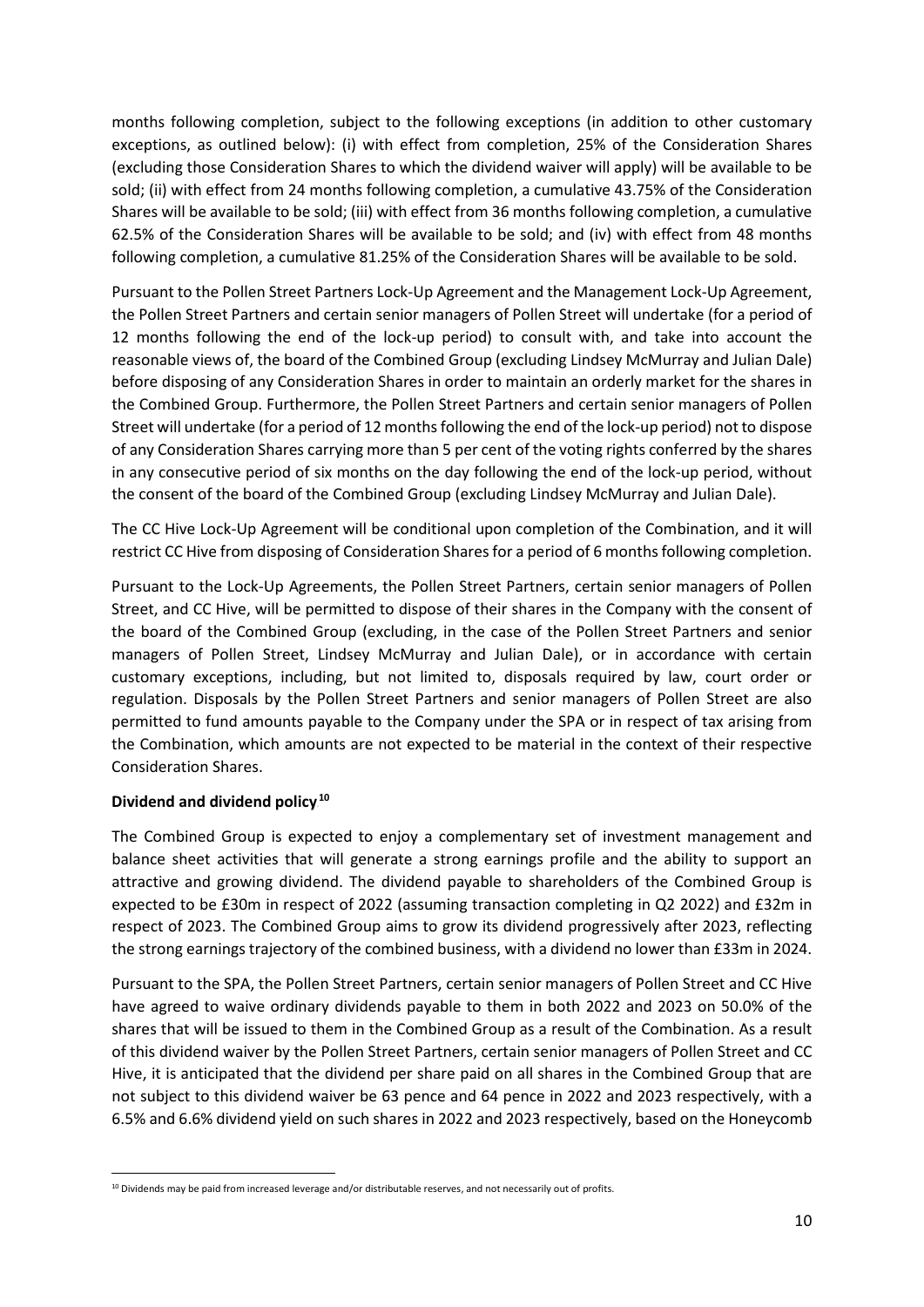share price of 967.5 pence on 14 February 2022 (being the last business day prior to the date of this announcement).

# **Expected timetable**

Honeycomb intends to publish its full year results and host a capital markets day on 1 March 2022.

It is expected that the circular, containing details of the Combination and notices of the shareholder meetings convened to consider the resolutions required to implement the Combination, will be posted to Honeycomb shareholders (together with forms of proxy) at or around the same time as the prospectus for the Company.

The circular and the prospectus for the Company will each be made available by Honeycomb on its website at www.honeycombplc.com.

Subject to the satisfaction of the conditions to the Combination, completion is expected to occur in Q2 2022.

## **Conference call**

A conference call for investors and analysts will begin at 8:30 am UK time today, please join 10-15 minutes prior to the scheduled start time:

Registration link: https://finsbury.zoom.us/webinar/register/WN\_WX-gcDHsSE-BsFACWfPXPw

The person responsible for arranging for the release of this announcement on behalf of Honeycomb is Robert Sharpe, Chairman.

## **Enquiries:**

**Honeycomb**  Robert Sharpe +44 20 3728 6750

## **Pollen Street**

Lindsey McMurray (Managing Partner) Matthew Potter (Partner) Chris Palmer (General Counsel) +44 20 3728 6750

# **Wafra Inc.**

Katrina Allen +1 917 640-2753

## **BofA Securities – Financial Adviser to Honeycomb**

Arif Vohra Geoff Iles Oliver Elias +44 20 7628 1000

# **Cenkos – Sponsor and Joint Broker**

Tunga Chigovanyika Justin Zawoda Martin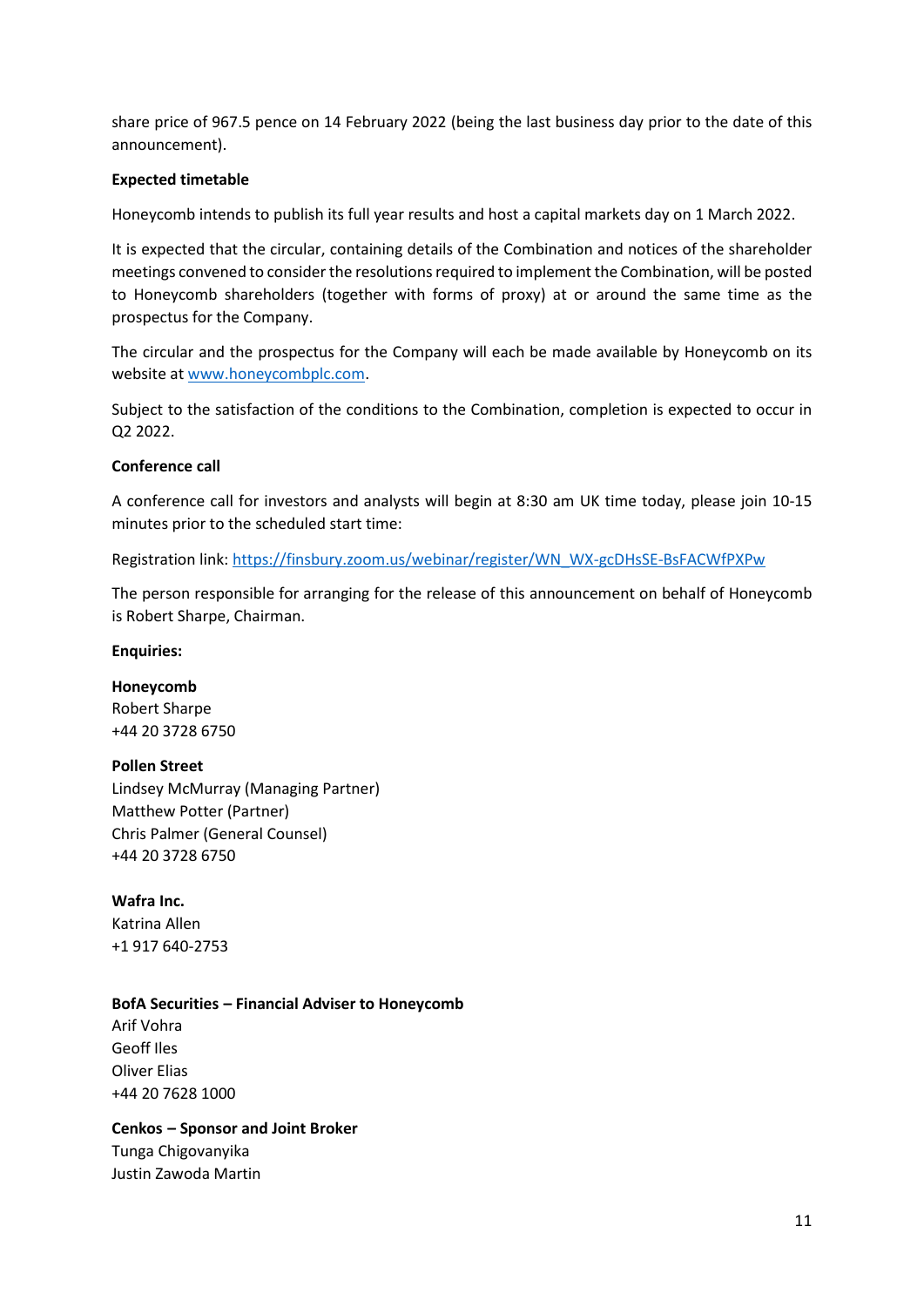#### +44 20 7397 8900

**Liberum – Joint Broker** Chris Clarke +44 20 3100 2000

## **Finsbury Glover Hering – Communications Adviser**

Faeth Birch Chris Sibbald Samuel Brustad +44 20 7251 3801

# **About Honeycomb**

Honeycomb is a UK-listed closed ended investment trust dedicated to providing investors with access to asset backed lending opportunities, with potential to generate high income returns, together with strong capital preservation.

Honeycomb's investment objective is to provide shareholders with an attractive level of dividend income and capital growth through the acquisition of credit assets, together with selected equity investments that are aligned with Honeycomb's strategy.

# **About Pollen Street**

Pollen Street was founded in 2013 and is an independent, alternative investment management company dedicated to investing in the financial and business services sectors. Pollen Street has extensive experience investing in both credit and private equity strategies and has a strong and consistent track record of delivering top tier returns. A wholly owned subsidiary of Pollen Street serves as Honeycomb's investment manager.

For the year ended 31 December 2021, Pollen Street generated total revenue of approximately £33.9m and Adjusted EBITDA of approximately £7.0m. As of 31 December 2021, Pollen Street had gross assets of approximately £30.0m. These preliminary results are unaudited. It is anticipated that audited financials for the year ended 31 December 2021 will be included in the circular.

As set out above, as part of the Combination, the Combined Group will receive 25 per cent of the carried interest from the most recent flagship PE and credit fund vintage, as well as 25 per cent of the total carried interest entitlement in all future funds established by the Pollen Street group. During the year ended 31 December 2021, carried interest from funds established by the Pollen Street group primarily arose in a prior vintage private equity fund, PSC III. Although carried interest from the PSC III fund is not included in the transaction perimeter, it is considered illustrative of the financial impact of the carried interest entitlement being acquired as part of the transaction, and 25 per cent of this carried interest in FY21 was approximately  $£6.5m<sup>11</sup>$ .

By way of illustrative example, if the Pollen Street group had been entitled to this share of carried interest in FY21 in respect of PSC III, and if it had been added to Pollen Street's total revenue and Adjusted EBITDA in FY21, Pollen Street's illustrative total revenue and illustrative Adjusted EBITDA in

 <sup>11</sup> Carried interest would be recognised according to International Financial Reporting Standard 15 (revenue from Contracts with Customers, or "IFRS 15") and only to the extent it is highly probable that there would not be a significant reversal of accumulated revenue recognised on the completion of the fund. This estimate is unaudited and based on the unrealised investment valuations for the fund being treated with a substantial valuation discount of between 30 and 50 per cent, depending on the expected remaining holding period and other factors that might influence the valuation.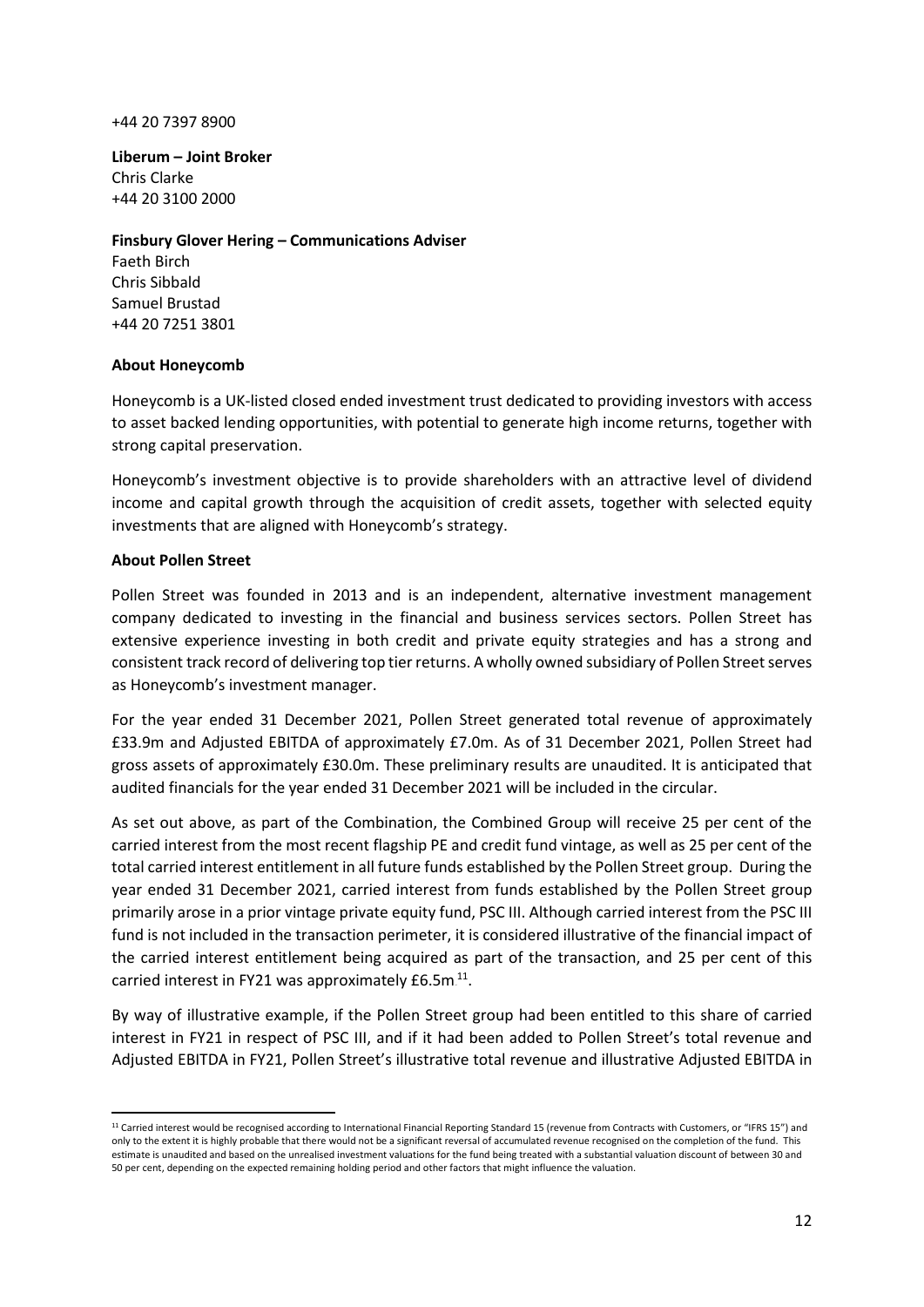FY21 would have increased by £6.5m, such that they would have been approximately £40.4m and 13.5m respectively.<sup>12</sup>

## **About Wafra Inc.**

Wafra Inc. is a global alternative investment manager. Wafra Inc. manages assets and commitments of approximately \$28 billion (estimated as of September 30, 2021). Funds advised by Wafra Inc. have made 23 minority partnerships with both growth stage and mature alternative investment management firms. By providing flexible and accretive capital solutions and focusing on long-term partnerships, Wafra Inc. aligns and partners with high quality management teams. Headquartered in New York, Wafra Inc. and its affiliated and associated firms have additional offices in London, Kuwait and Bermuda. For more information, please visit www.wafra.com. Wilkie Farr & Gallagher LLP is acting as legal adviser to Wafra Inc. in connection with the Combination.

# **Additional information**

Merrill Lynch International ("**BofA Securities**"), which is authorised by the Prudential Regulation Authority ("**PRA**") and regulated by the FCA and the PRA in the United Kingdom, is acting as financial adviser exclusively for Honeycomb and for no one else and will not be responsible to anyone other than Honeycomb for providing the protections afforded to its clients or for providing advice in relation to the matters referred to in this announcement. Neither BofA Securities, nor any of its affiliates, owes or accepts any duty, liability or responsibility whatsoever (whether direct or indirect, whether in contract, in tort, under statute or otherwise) to any person who is not a client of BofA Securities in connection with this announcement, any statement contained herein or otherwise.

Cenkos Securities plc, which is authorised and regulated by the FCA in the United Kingdom, is acting exclusively as sponsor for Honeycomb and for no one else and will not be responsible to anyone other than Honeycomb for providing the protections afforded to its clients or for providing advice in relation to the matters referred to in this announcement. Neither Cenkos, nor any of its affiliates, owes or accepts any duty, liability or responsibility whatsoever (whether direct or indirect, whether in contract, in tort, under statute or otherwise) to any person who is not a client of Cenkos in connection with this announcement, any statement contained herein or otherwise.

Liberum Capital Limited ("**Liberum**") is authorised and regulated in the United Kingdom by the FCA and is acting exclusively for Honeycomb and no-one else in connection with the proposed Combination and will not be responsible to anyone other than the Honeycomb for providing the protections afforded to the clients of Liberum, as applicable, or for affording advice in relation to the contents of the announcement or any matters referred to therein. Nothing in this paragraph shall serve to exclude or limit any responsibilities Liberum may have under the Financial Services and Markets Act 2000 or the regulatory regime established thereunder.

A copy of this announcement is and will be available, subject to certain restrictions relating to persons resident in restricted jurisdictions, for inspection on Honeycomb's website www.honeycombplc.com by no later than 12 noon (London time) on the business day following this announcement. For the avoidance of doubt, the contents of the website is not incorporated into and do not form part of this announcement.

<sup>12</sup> Illustrative Total Revenue and Illustrative Adjusted EBITDA include carried interest that would have been recognised from PSC III in line with footnote 6. Adjusted EBITDA is the profit according to IFRS reporting stands before interest, tax, depreciation and amortisation, adjusted to exclude exceptional items and start-up costs of the US business. Adjusted EBITDA includes the full costs of the office leases despite these costs being reported as depreciation of a right-ofuse asset and financing costs under IFRS 16.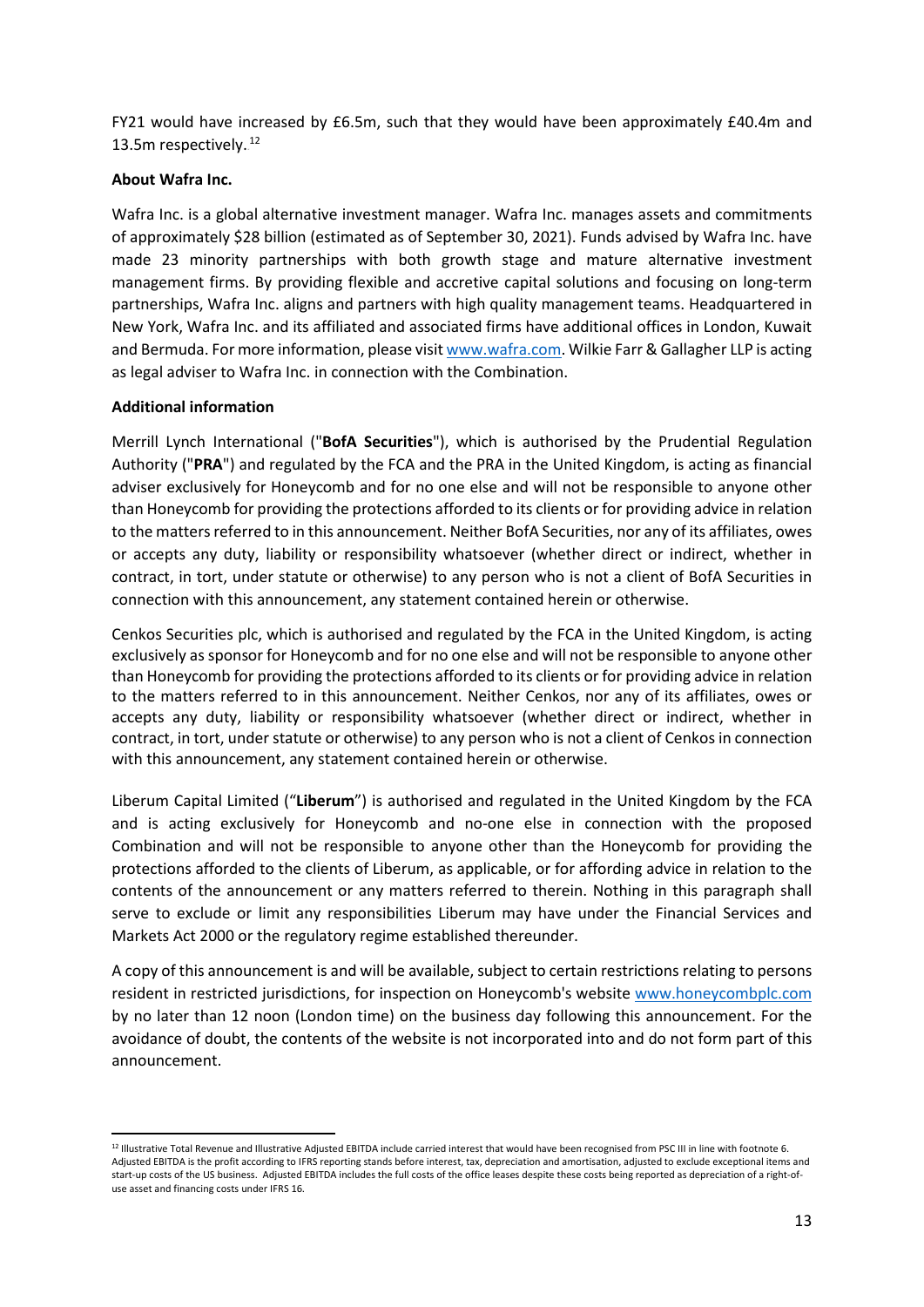This announcement is not intended to, and does not, constitute or form part of any offer, invitation or the solicitation of an offer to purchase, otherwise acquire, subscribe for, sell or otherwise dispose of, any securities whether pursuant to this announcement or otherwise. A copy of the circular and the prospectus when published will be available on Honeycomb's website, provided that such circular and prospectus will not, subject to certain exceptions, be available to certain shareholders in certain restricted or excluded territories. The circular and the prospectus will give further details of the Combination and the scheme (if any) and all shareholders are advised to read the circular and the prospectus in full.

Nothing in this announcement should be construed as suggesting that a formal offer (or a "possible offer" or a "firm intention to make an offer", for the purposes of the Code) could be made for Honeycomb.

The distribution of this announcement in jurisdictions outside the United Kingdom may be restricted by law and therefore persons into whose possession this announcement comes should inform themselves about, and observe, such restrictions. Any failure to comply with the restrictions may constitute a violation of the securities law of any such jurisdiction.

This announcement contains "forward-looking" statements, beliefs or opinions. These forwardlooking statements involve known and unknown risks and uncertainties, many of which are beyond the control of Honeycomb and all of which are based on its directors' current beliefs and expectations about future events. Forward-looking statements are sometimes identified by the use of forwardlooking terminology such as "believes", "expects", "may", "will", "could", "should", "shall", "risk", "intends", "estimates", "aims", "plans", "predicts", "projects", "continues", "assumes", "positioned" or "anticipates" or the negative thereof, other variations thereon or comparable terminology, or by discussions of strategy, plans, objectives, goals, future events, assumptions or intentions. These forward-looking statements include all matters that are not historical facts. Forward-looking statements may and often do differ materially from actual results. They appear in a number of places throughout this announcement and include statements regarding the intentions, beliefs or current expectations of Honeycomb with respect to future events and are subject to risks relating to future events and other risks, uncertainties and assumptions relating to Honeycomb's and Pollen Street's respective businesses concerning, amongst other things, the financial performance, liquidity, prospects, growth and strategies of Honeycomb and Pollen Street. These forward-looking statements and other statements contained in this announcement regarding matters that are not historical facts involve predictions. No assurance can be given that such future results will be achieved; actual events or results may differ materially as a result of risks and uncertainties facing Honeycomb and Pollen Street. Such risks and uncertainties could cause actual results to vary materially from the future results indicated, expressed or implied in such forward-looking statements. The forward-looking statements contained in this announcement speak only as of the date of this announcement. Nothing in this announcement is, or should be relied on as, a promise or representation as to the future. Honeycomb disclaims any obligation or undertaking to release publicly any updates or revisions to any forwardlooking statements contained in this announcement to reflect any change in its expectations or any change in events, conditions or circumstances on which such statements are based unless required to do so by applicable law, the Prospectus Regulation Rules, the Listing Rules or the Disclosure Guidance and Transparency Rules of the FCA.

Nothing in this announcement is intended to be a profit forecast or an estimate for any period, and no statement in this announcement should be interpreted to mean that earnings, profit or earnings or profit per share or dividend per share for the current or future financial years would necessarily match or exceed the historical published earnings, profit or earnings or profit per share or dividend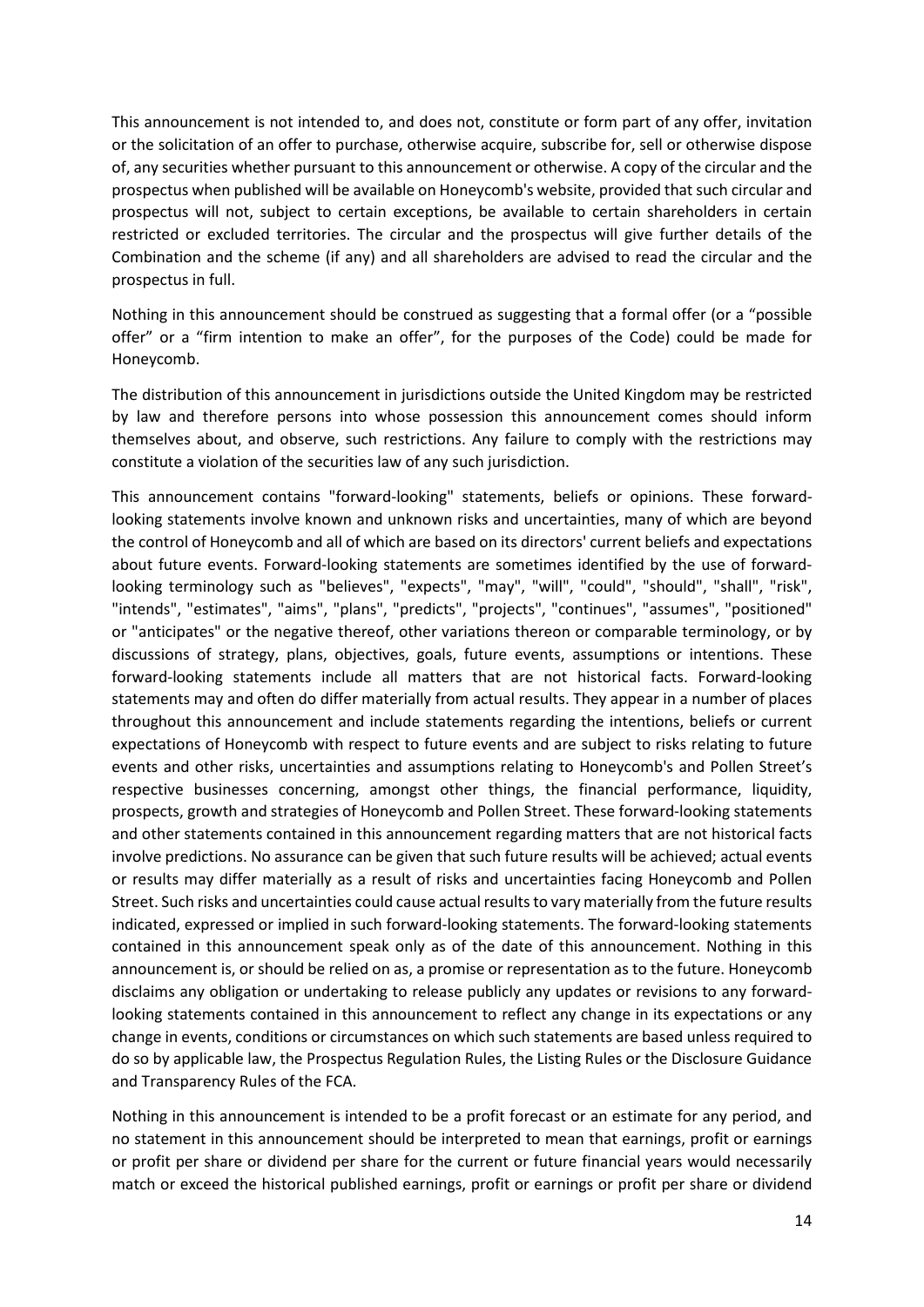per share. No statement in this announcement is intended to be an asset valuation for the purposes of Rule 29 of the Code.

# **Appendix 1: Sources of Information and Bases of Calculation**

As at the close of business on 14 February 2022, being the latest practicable date prior to the publication of this announcement, Honeycomb had 35,259,741 shares in issue.

The closing price of Honeycomb shares on 14 February 2022 was 967.5p.

The Consideration Shares that will be issued to the Pollen Street shareholders pursuant to the Combination will amount to 45.53 percent of the enlarged share capital of the Company, calculated by reference to:

- the total number of Consideration Shares to be issued to Pollen Street; and
- the total number of Honeycomb shares in issue on 14 February 2022, being the latest practicable date prior to the publication of this announcement.

Anticipated AUM growth for global alternative asset management, private equity and private debt over 2021-2026, and historical AUM growth for global alternative asset management over 2011-2021, are sourced from Preqin Ltd's "2022 Preqin Global Private Equity Report" that was published in January 2022.

Gross IRR and gross MOIC for Pollen Street private equity Fund I/II and Fund III are as at 30 September 2021. Gross performance results are shown gross of investment management and performance fees, as well as all administrative costs (including audit and depository services).

Any references to Pollen Street's "Illustrative Total Revenue" in FY21 are based on:

- Pollen Street's Total Revenue in FY21: £33.9m
- Revenue in FY21 from 25 per cent of PSC III's carried interest: £6.5m
- Illustrative Total Revenue in FY21 (the sum of "Pollen Street's Total Revenue in FY21" and "Revenue in FY21 from 25 per cent of PSC III's carried interest"):  $£33.9m + £6.5m = £40.4m$

Any references to Pollen Street's "Illustrative Adjusted EBITDA" in FY21 are based on:

- Pollen Street's Adjusted EBITDA in FY21: £7.0m
- EBITDA in FY21 from 25 per cent of PSC III's carried interest: £6.5m
- Illustrative Adjusted EBITDA in FY21 (the sum of "Pollen Street's Adjusted EBITDA in FY21" and "EBITDA in FY21 from 25 per cent of PSC III's carried interest"):  $£7.0m + £6.5m = £13.5m$

# **Appendix 2: Glossary of Defined Terms**

| "Adjusted EBITDA" | means the profit according to IFRS reporting standards before interest, tax,<br>depreciation and amortisation, adjusted to exclude exceptional items and<br>start-up costs of the US business, and including the full costs of the office<br>leases despite these costs being reported as depreciation of a right-of-use<br>asset and financing costs under IFRS 16; |
|-------------------|----------------------------------------------------------------------------------------------------------------------------------------------------------------------------------------------------------------------------------------------------------------------------------------------------------------------------------------------------------------------|
| $11 - 12 - 11$    |                                                                                                                                                                                                                                                                                                                                                                      |

- "**AUM**" means assets under management;
- "**BofA Securities**" means Merrill Lynch International;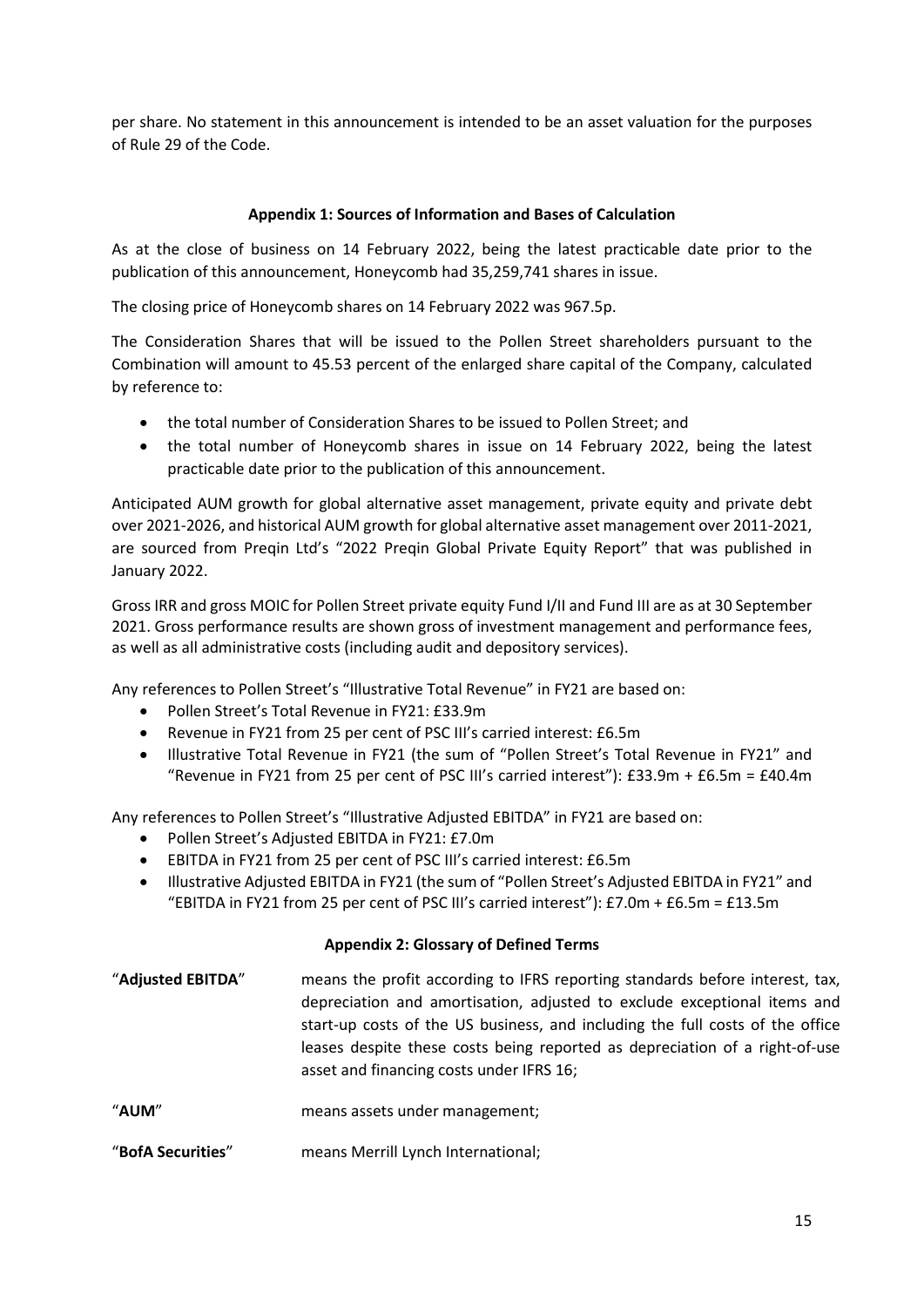| "CAGR"                          | means compounded annual growth rate;                                                                                                                                                                                                                                   |
|---------------------------------|------------------------------------------------------------------------------------------------------------------------------------------------------------------------------------------------------------------------------------------------------------------------|
| "Caledonian"                    | means Caledonian Consumer Finance Limited;                                                                                                                                                                                                                             |
| "CC Beekeeper"                  | means CC Beekeeper Ltd (an investment entity affiliated with Capital<br>Constellation LP and managed by Wafra Inc.);                                                                                                                                                   |
| "CC Hive"                       | means CC Hive LP (an investment entity affiliated with Constellation<br>Generation III LP and Capital Constellation LP and managed by Wafra Inc.);                                                                                                                     |
| "CC Hive Lock-Up<br>Agreement"  | means the lock-up agreement to be entered into by CC Hive at completion of<br>the Combination;                                                                                                                                                                         |
| "Cenkos"                        | means Cenkos Securities plc;                                                                                                                                                                                                                                           |
| "Change of Listing<br>Category" | means the Transfer and the New Listing;                                                                                                                                                                                                                                |
| "Code"                          | means the City Code on Takeovers and Mergers;                                                                                                                                                                                                                          |
| "Combination"                   | means the combination of the Honeycomb and Pollen Street businesses;                                                                                                                                                                                                   |
| "Combined Group"                | means the premium listed commercial company comprising the Honeycomb<br>and Pollen Street businesses following completion of the Combination;                                                                                                                          |
| "Companies Act"                 | means the Companies Act 2006;                                                                                                                                                                                                                                          |
| "Company"                       | means the holding company of the Combined Group, which will either be a<br>new holding company or the existing Honeycomb company;                                                                                                                                      |
| "Consideration Shares"          | means the new shares in the capital of the Company being issued by the<br>Company for the acquisition of the entire issued share capital of Pollen Street;                                                                                                             |
| "EPS"                           | means Earnings per Share;                                                                                                                                                                                                                                              |
| "ESG"                           | means environmental, social and governance;                                                                                                                                                                                                                            |
| "FCA"                           | means the Financial Conduct Authority;                                                                                                                                                                                                                                 |
| "Honeycomb"                     | means Honeycomb Investment Trust plc;                                                                                                                                                                                                                                  |
| " $IRR"$                        | means the gross internal rate of return, based on the net cash flow from the<br>portfolio aggregated on a monthly basis, calculated before fund expenses,<br>management fees, carried interest/performance fees, and before the impact<br>of any leverage or taxation; |
| "Listing Rules"                 | means the listing rules made by the FCA under Part 6 of the Financial Services<br>and Markets Act 2000 (and "LR" shall mean any specified rule of the Listing<br>Rules);                                                                                               |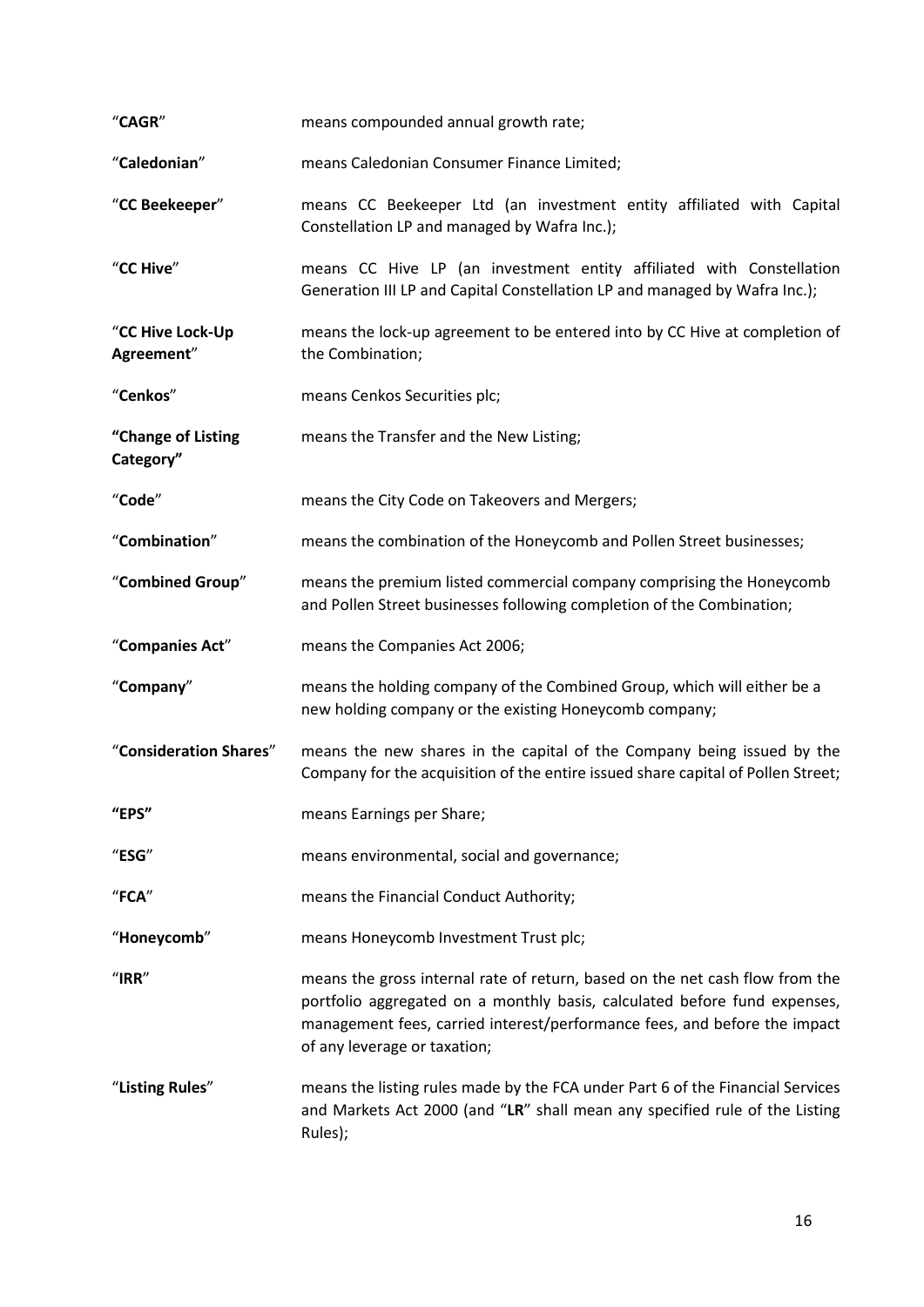| "Lock-Up Agreements"                          | means the Pollen Street Partners Lock-Up Agreement, the Management Lock-<br>Up Agreement and the CC Hive Lock-Up Agreement;                                                                                                                                                 |
|-----------------------------------------------|-----------------------------------------------------------------------------------------------------------------------------------------------------------------------------------------------------------------------------------------------------------------------------|
| "Management Lock-up<br>Agreement"             | means the lock-up agreement to be entered into by certain senior managers<br>of Pollen Street at completion of the Combination;                                                                                                                                             |
| "MOIC"                                        | means the gross multiple on invested capital, calculated before fund expenses,<br>management fees, carried interest/performance fees, and before the impact<br>of any leverage or taxation;                                                                                 |
| "M&G"                                         | means M&G Investment Management Ltd;                                                                                                                                                                                                                                        |
| "New Listing"                                 | means the proposed admission of the Company as a premium listed<br>commercial company under Chapter 6 of the Listing Rules;                                                                                                                                                 |
| "Panel"                                       | means the Panel on Takeovers and Mergers;                                                                                                                                                                                                                                   |
| "PE"                                          | means private equity;                                                                                                                                                                                                                                                       |
| "Phoenix"                                     | means together, Phoenix Insurance Limited and its related party who have<br>each provided an irrevocable undertaking as described in this announcement;                                                                                                                     |
| "Pollen Street"                               | means Pollen Street Capital Holdings Limited;                                                                                                                                                                                                                               |
| "Pollen Street Partners"                      | means each of Lindsey McMurray, James Scott, Michael England, Matthew<br>Potter, Howard Garland and Ian Gascoigne;                                                                                                                                                          |
| "Pollen Street Partners<br>Lock-Up Agreement" | means the lock-up agreement to be entered into by the Pollen Street Partners<br>at completion of the Combination;                                                                                                                                                           |
| "Rule 9 Waiver"                               | means a waiver by the Panel of any obligation which might fall on a seller or<br>any person acting in concert (as defined in the Code) with it under Rule 9 of<br>the Code to make a general offer for the Company as a result of the issue of<br>the Consideration Shares; |
| "Rule 9 Waiver<br>Resolution"                 | means a resolution passed by the Honeycomb shareholders to approve the<br>Rule 9 Waiver;                                                                                                                                                                                    |
| "SPA"                                         | means the share purchase agreement in respect of the Pollen Street shares<br>entered into between the Company, Honeycomb and the shareholders of<br>Pollen Street;                                                                                                          |
| "Transfer"                                    | means the proposed transfer of Honeycomb's listing category to a premium<br>listed commercial company under Chapter 6 of the Listing Rules;                                                                                                                                 |
| <b>"UK"</b>                                   | means the United Kingdom;                                                                                                                                                                                                                                                   |
| "UK Corporate<br><b>Governance Code"</b>      | means the UK Corporate Governance Code in the form published by the<br>Financial Reporting Council from time to time; and                                                                                                                                                   |